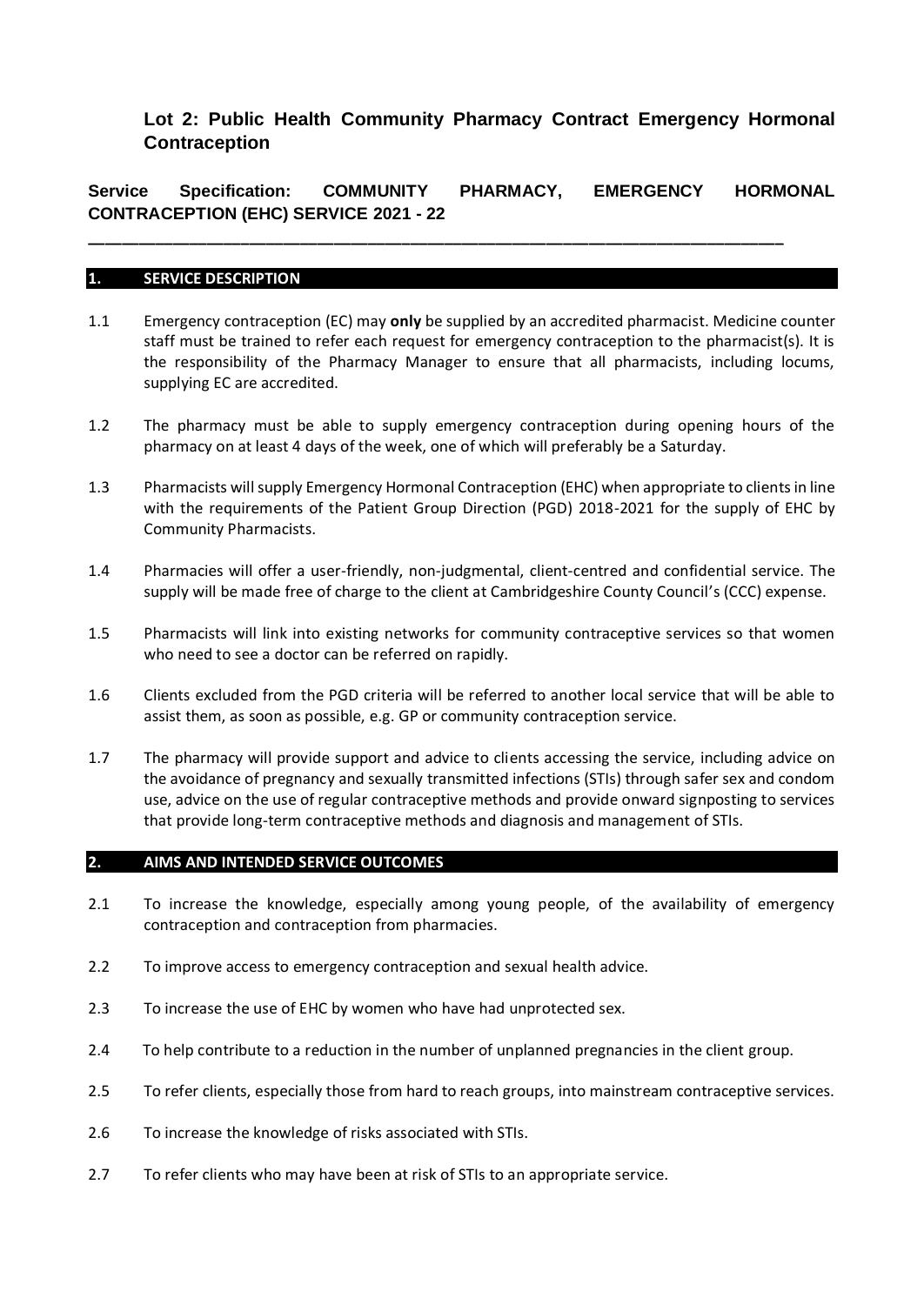2.8 To strengthen the local network of contraceptive and sexual health services to help ensure easy and swift access to advice.

### **3. CORE SKILLS AND TRAINING**

In order to achieve accreditation, the pharmacist(s) must have satisfactorily completed the following learning packages:

- CPPE on line training Emergency Hormonal Contraception
- CPPE on line training Patient Group Directions
- CPPE on line training Safeguarding Children

It is the responsibility of the Pharmacy Manager to ensure that all pharmacists including locums supplying EC are accredited.

The pharmacist will maintain clinical knowledge appropriate to their practice as part of their continuing professional development requirements.

# **4. SERVICE OUTLINE**

- 4.1 The main client group is women under the age of 50 years who might require emergency contraception within 72 hours of unprotected sexual intercourse or failure of a contraceptive method.
- 4.2 The part of the pharmacy used for provision of the service provides a sufficient level of privacy (ideally at the level required for the provision of the Medicines Use Review service) and safety and meets other locally agreed criteria.
- 4.3 A service will be provided that assesses the need and suitability for a client to receive EHC, in line with the PGD. Where appropriate a supply will be made; where a supply of EHC is not appropriate, advice and referral to another source of assistance, if appropriate, will be provided. Clients who have exceeded the time limit for EHC will be informed about the possibility of use of an IUD and should be referred to a local service as soon as possible.
- 4.4 Inclusion and exclusion criteria, which are detailed in the PGD, will be applied during provision of the service.
- 4.5 The service will be provided in compliance with Fraser guidance and Department of Health guidance on confidential sexual health advice and treatment for young people aged under 16.
- 4.6 Verbal and written advice on the avoidance of STIs and the use of regular contraceptive methods, including advice on the use of condoms, will be provided to the client. This should be supplemented by a referral to a service that can provide treatment and further advice and care.
- 4.7 The pharmacy contractor has a duty to ensure that pharmacists and staff involved in the provision of the service have relevant knowledge and are appropriately trained in the operation of the service, including sensitive, client centred communication skills.
- 4.8 The pharmacy contractor has a duty to ensure that pharmacists and staff involved in the provision of the service are aware of and operate within local protocols.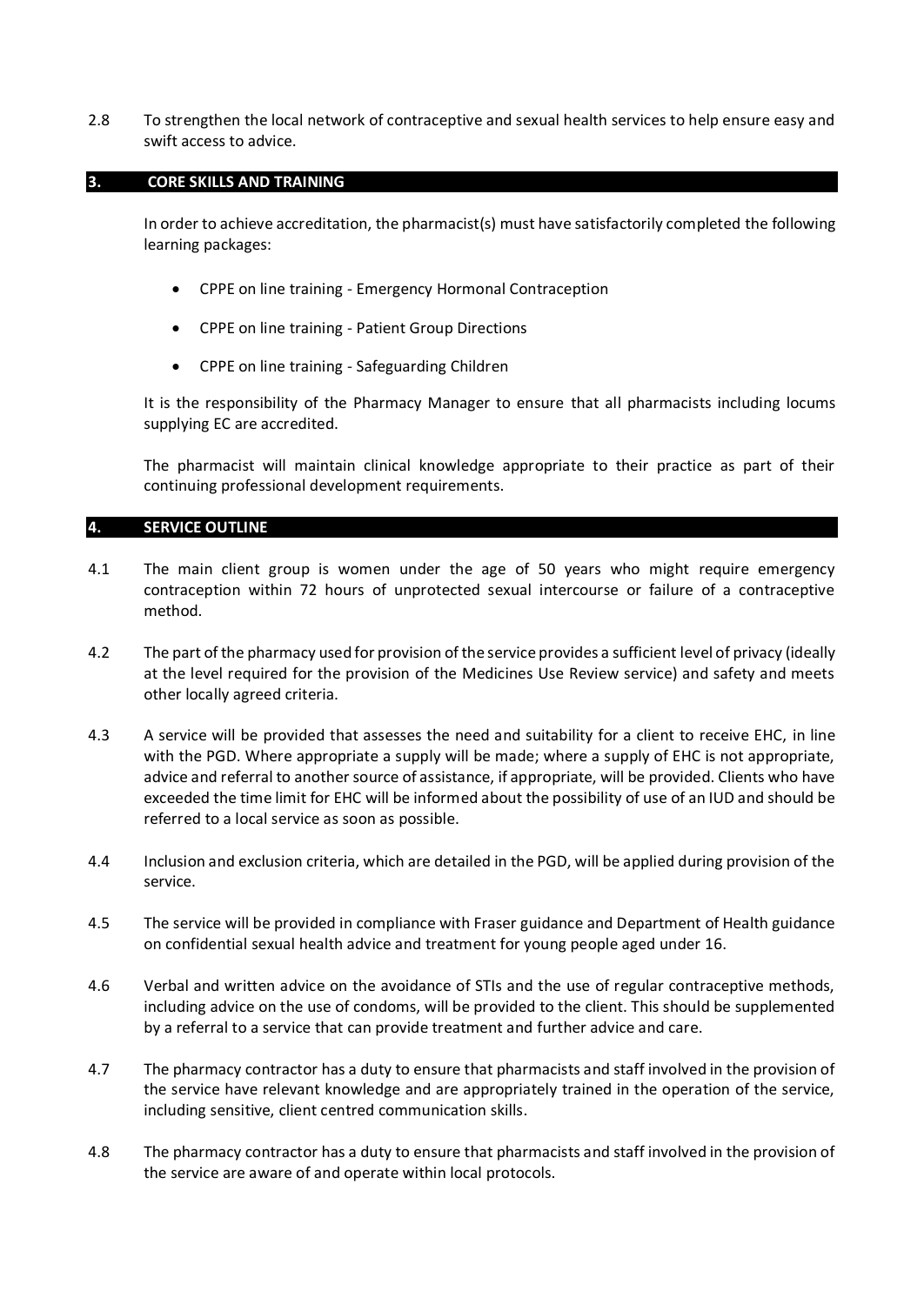- 4.9 The pharmacy must maintain appropriate records to ensure effective ongoing service delivery and audit. Records will be confidential and should be via the PharmOutcomes web-based platform and for a length of time in line with local NHS and CCC record retention policies. The PharmOutcomes system will be used for recording and reporting activity and will be used to generate non-patient identifiable reports which the CCC commissioning team be use for processing payments.
- 4.10 Pharmacists may need to share relevant information with other healthcare professionals and agencies, in line with locally determined confidentiality arrangements, including, where appropriate, the need for the permission of the client to share the information.
- 4.11 The pharmacist may make a supply to a girl s/he believes to be under 16; however, the pharmacist must assess her 'competence' under the Fraser Guidelines.
- 4.12 The client is able to make an informed choice about whether to use emergency contraception and which method might be most suitable.
- 4.13 The client is safely supplied with emergency contraception.
- 4.14 If the client is under 25 they are supplied with a Chlamydia test pack and advised to complete it and send it off.
- 4.15 The client is made aware of the need to consider a longer term method of contraception and the support and follow-up available to them through their GP or Family Planning Services.
- 4.16 The client is made aware of any possible risk of Sexually Transmitted Infections and the support and follow-up available to them through their GP, Family Planning Services or GUM clinic.
- 4.17 All requests for emergency contraception must be dealt with sensitively and discreetly with due regard for the client's right to privacy. Medicine Counter staff must refer all such queries to the accredited pharmacist without delay.
- 4.18 The pharmacist must personally speak with and counsel the person requesting emergency contraception **although advice may be given over the telephone.** The pharmacist must obtain the information outlined in the pro-forma before making any recommendation regarding emergency contraception.
- 4.19 The product may only be supplied for use at the time of purchase and should not be supplied for possible future use.
- 4.20 Patients should be provided with appropriate information leaflets.

# **5. LABELLING AND RECORD KEEPING**

- 5.1 Any EHC pack supplied to take away should be labelled with the following information:
	- The pharmacy address
	- 'Keep out of the reach of children'
	- Directions for use
	- The name of the client
	- Date of supply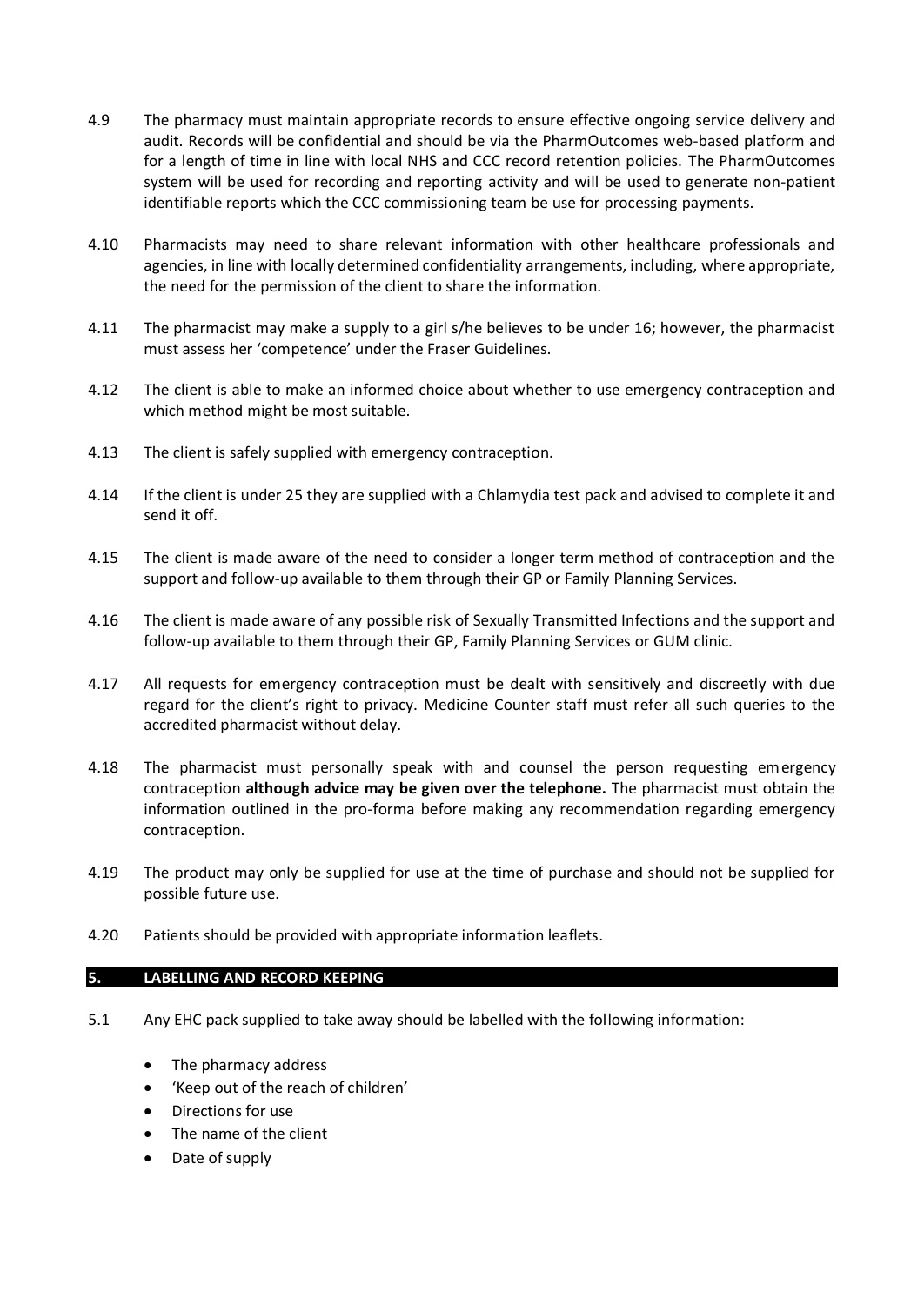- 5.2 The relevant template should be completed for each client on PharmOutcomes, paying particular attention to the assessment of need and clinical assessment. A note of any additional information and the action taken by the pharmacist should also be made on the record form. A note of supply may also be made in the client's patient medication record. Client records must be kept by the accredited pharmacy for 8 years if the client is believed to be over 16 and until the client's  $26<sup>th</sup>$ birthday if they are believed to be under 16.
- 5.3 The relevant template should be completed for each client on PharmOutcomes with the number of Chlamydia screening packs given out that should be sent monthly to CCC for payment. Postal Chlamydia screening packs will be supplied free of charge to pharmacies by the Chlamydia Screening Programme.
- 5.4 All records should comply with the requirements of the RPSGB's Standards of Good Professional Practice. Whilst rare, all serious Adverse Drug Reactions (ADRs) should be reported, even if the effect is well recognised (see British National Formulary (BNF) for supporting information). ADRs should be reported to The Committee for the Safety of Medicines, using the yellow ADR card system. Cards are available in the BNF. A client presenting with a suspected ADR should be referred to a doctor for further investigation.

# **6. CAMBRIDGESHIRE COUNTY COUNCIL RESPONSIBILITIES**

- 6.1 The accredited pharmacist will not be working in isolation and must feel confident to refer to other sources of information and support services including other participating pharmacists, Family Planning Consultants and Nurses, GP's, and child protection officers subject to the requirement for confidentiality.
- 6.2 CCC will provide PharmOutcomes for the recording of relevant service information for the purposes of audit and the claiming of payment.
- 6.3 CCC will provide up to date details of other services which pharmacy staff can use to refer service users who require further assistance. The information should include the location, hours of opening and services provided by each local service provider.
- 6.4 CCC will be responsible for the promotion of the service locally, including the development of publicity materials, which pharmacies can use to promote the service to the public.
- 6.5 CCC will be responsible for the provision of health promotion material, including leaflets on EHC, long-term contraception and STIs to pharmacies.
- 6.6 CCC will be responsible for the distribution of Chlamydia testing kits and providing support to pharmacies to enable the effective provision of these kits to women under 25 years of age.

### **7. PHARMACY RESPONSIBILITIES**

- 7.1 The pharmacist must ensure that their professional indemnity cover is either provided by the National Pharmaceutical Association (NPA) or another organisation that have confirmed that this activity will be included in their policy.
- 7.2 The service should be provided in a pharmacy, which must have a suitable area for consultation with patients. This may be a quiet area within the shop, where privacy can be maintained, rather than a separate room.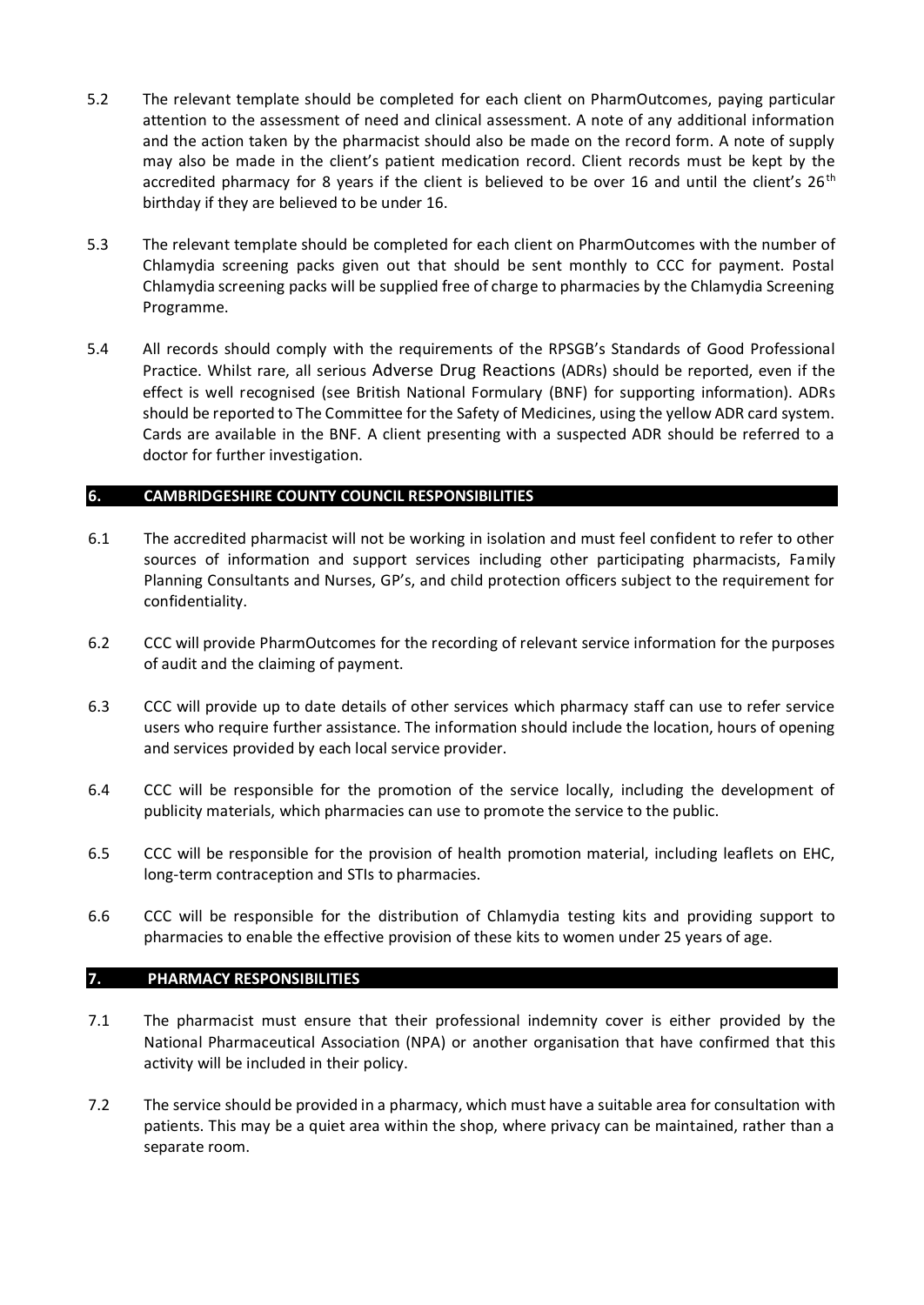- 7.3 The pharmacy will be required to ensure that there is sufficient trained staff to be able to deliver the service according to this specification.
- 7.4 Also it is the responsibility of the pharmacy to ensure that there is sufficient medication, support materials and Chlamydia testing kits to be able to deliver the service.
- 7.5 The pharmacy will be required to designate space to display a poster giving information on emergency contraception.
- 7.6 The client should always be advised to talk to her GP or local family planning clinic, regardless of whether a supply is made. However, where the pharmacist, on the basis of the information obtained, is not certain that emergency contraception can be supplied, the client should be referred to a doctor immediately (refer to clinic lists).
- 7.7 Emergency contraceptives are not suitable for repeated use as they have a higher failure rate than regular oral contraceptives. Patients should be told to visit their GP or family planning clinic if menstruation is late, missed or lighter than usual or if there is any unusual pain. It may be advisable for the client to seek advice earlier about on-going contraception.
- 7.8 Pharmacists should use their judgement in terms of the best way to phrase the offer of a Chlamydia Test Kit. Acceptance rates are usually highest when it is phrased in a routine way, for example "we ask everyone who is given EHC in your age group to complete a Chlamydia test. Here is a kit for you"

# **8. FRASER GUIDANCE**

- 8.1 The pharmacist should make and record a judgement about the competence according to Fraser Guidance of every client who is believed to be under 16. This includes:
	- 8.1.1 Whether the young person understands the potential risks and benefits of the treatment and advice given.
	- 8.1.2 The value of parental support is discussed, with the health professional encouraging the young person to inform parents/carers of the consultation and explore the reasons if the patient if unwilling to do so. They must assure the young person that their confidentiality will be respected whether they inform their parents/carers or not unless there is any suspicion of abuse.
	- 8.1.3 Whether the young person is likely to have or continue to have sexual intercourse without contraception.
	- 8.1.4 Whether the young person's physical or mental health is likely to suffer if they do not receive contraceptive advice or treatment.
	- 8.1.5 Whether it is in young person's best interest to provide contraceptive advice and treatment without parental consent.
- 8.2 Taking the above into consideration the pharmacist should decide if the young person is competent to receive advice and treatment. The consultation will be governed by the same terms of confidentiality whether or not the health professional considers the young person competent.

# **8.3 When a young person is judged not to be competent she should be referred to their GP or Family Planning doctor.**

8.4 When seeing clients under the age of 16, the pharmacist(s) is required to have regard to child protection issues. Pharmacist should act in accordance with Cambridgeshire County Council's Child Protection Guidelines. Any pharmacist who has concerns about a young person should seek advice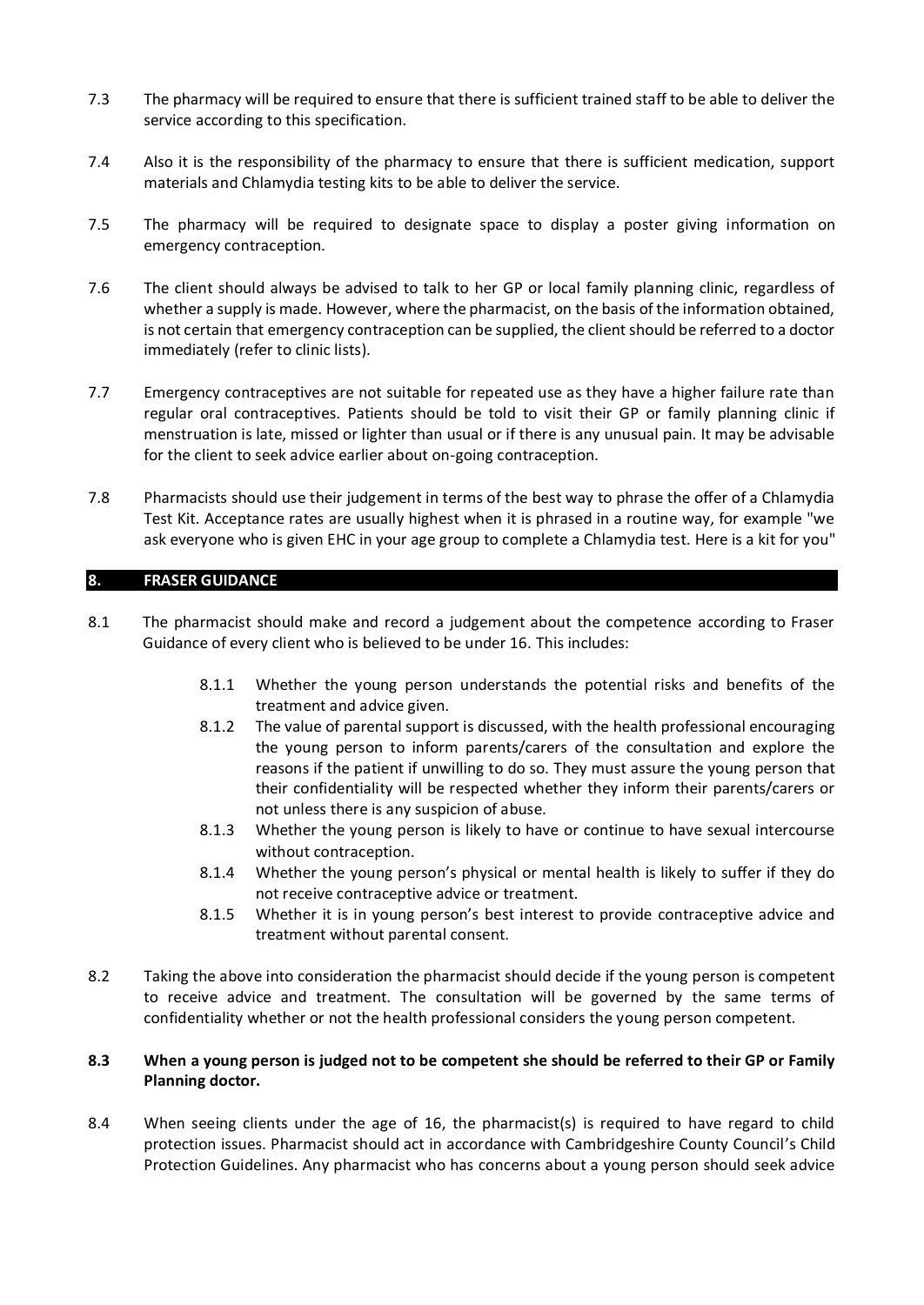from the most appropriate professional which may be a senior colleague, the Named Nurse or Doctor for Child Protection or Social Services. In the first instance the clients name and address should not be used, if asking for advice.

Advice may be obtained by contacting the child protection contacts in the PGD.

Safeguarding Children guidelines can be obtained via this link: <http://www.proceduresonline.com/cambridgeshire/scb/>

### **9. Safeguarding Children and Adults**

It is important that practices protect children and adults from avoidable harm (as defined in Safeguarding Children and Adults guidelines) including safeguarding training, training on the Mental Capacity Act and Deprivation of Liberty. A Safeguarding lead should be identified in each pharmacy.

#### Children's Safeguarding Board

<http://www.safeguardingcambspeterborough.org.uk/availabletraining/> <http://www.safeguardingcambspeterborough.org.uk/children-board/reporting-concerns/> <http://www.safeguardingcambspeterborough.org.uk/children-board/professionals/>

#### Adults Safeguarding Board:

[http://www.safeguardingcambspeterborough.org.uk/adults-board/information-for](http://www.safeguardingcambspeterborough.org.uk/adults-board/information-for-professionals/cpsabprocedures/)[professionals/cpsabprocedures/](http://www.safeguardingcambspeterborough.org.uk/adults-board/information-for-professionals/cpsabprocedures/) <http://www.safeguardingcambspeterborough.org.uk/adults-board/adult-safeguarding-training/>

### Specific for independent contractors such as pharmacy

[http://www.safeguardingcambspeterborough.org.uk/children](http://www.safeguardingcambspeterborough.org.uk/children-board/professionals/safeguardingforgps/)[board/professionals/safeguardingforgps/](http://www.safeguardingcambspeterborough.org.uk/children-board/professionals/safeguardingforgps/)

### **10. SERVICE MONITORING**

- 10.1 Performance monitoring will be in line with service standards and the pharmacy may be monitored on the following:
	- Availability of appropriate material to support the provision of advice to the client group.
	- Maintenance of accurate records as required by the PGD.
	- Reviews of standard operating procedures and updates as necessary.
	- Participation in the bi-annual review of service provision including any updated developments.
	- The outcomes of any patient experience surveys, feedback or complaints.
	- The proportion of the number of women under 25 who received EHC and have been given a Chlamydia screening pack.
	- The proportion of Chlamydia screening packs that is returned to the screening service from women under 25.
	- A review of the number of occasions when an accredited pharmacist was not available to provide the services at the pharmacy.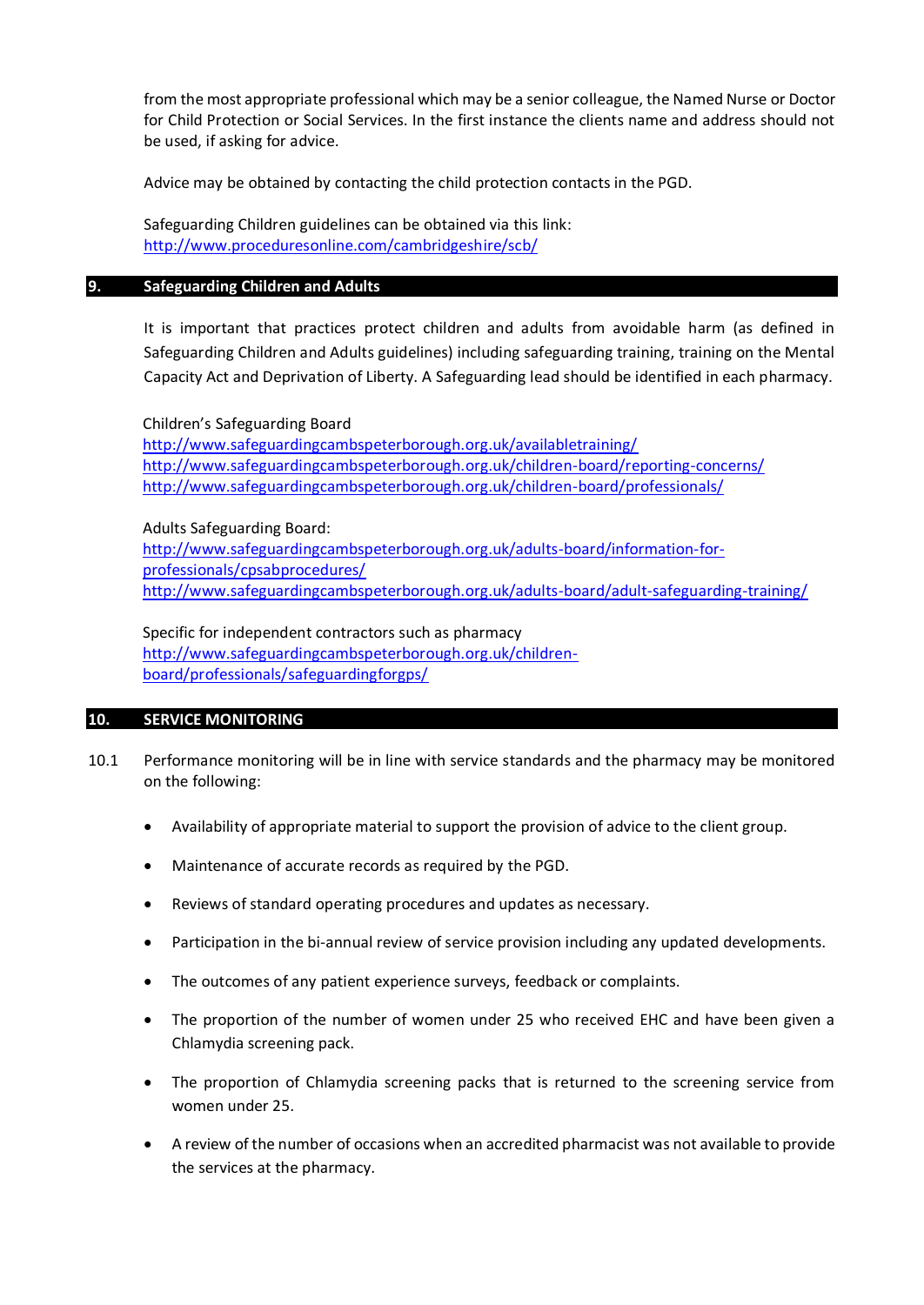- 10.2 Information outlining the process of the service must be cascaded to other pharmacy staff.
- 10.3 Non-pharmacist staff must be trained to refer clients to an accredited pharmacist. Where an accredited pharmacist is unavailable on the premises, clients should be signposted to an appropriate alternative service.
- 10.4 Non-pharmacists may not be accredited nor are they allowed, by law, to supply via this patient group direction (PGD). Pharmacies should inform the CCC as soon as possible in situations where an accredited pharmacist will no longer be available to provide the service.
- 10.5 Pharmacies should inform the CCC as soon as possible in situations where the designated pharmacy signatory is no longer able to retain responsibility for the SLA operating in a given accredited pharmacy, to enable transfer of designated signatory status or termination of the agreement.

# **11. QUALITY INDICATORS**

- 11.1 The pharmacy has appropriate CCC provided health promotion material available for the client group actively promotes its uptake and is able to discuss the contents of the material with the client, where appropriate.
- 11.2 The pharmacy reviews its standard operating procedures and the referral pathways for the service on an annual basis.
- 11.3 The pharmacy participates in an annual CCC organised audit of service provision.
- 11.4 The pharmacy co-operates with any locally agreed CCC-led assessment of service user experience.
- 11.5 The pharmacy offers each woman under 25 years of age a Chlamydia test Kit when she requests the EHC service.

# **12. DATA RETURNS AND REMUNERATION**

*Consultations:* The payment of **£13 per consultation** will be available regardless of whether a supply of Levonelle (Levornorgestrel) or Ulipristal was made.

*Prescribing:* The pharmacy will be reimbursed the Tariff price of April 2019 Levonorgestrel 1.5mg tablets £5.20p or Ulipristal 30mg tablet.£14.05p

Chlamydia test kits: Pharmacies will be paid **£2.50 for each Chlamydia test kit given out.**

Payment will be made by the CCC based on extracted commissioner's report on Pharmacoutcomes.